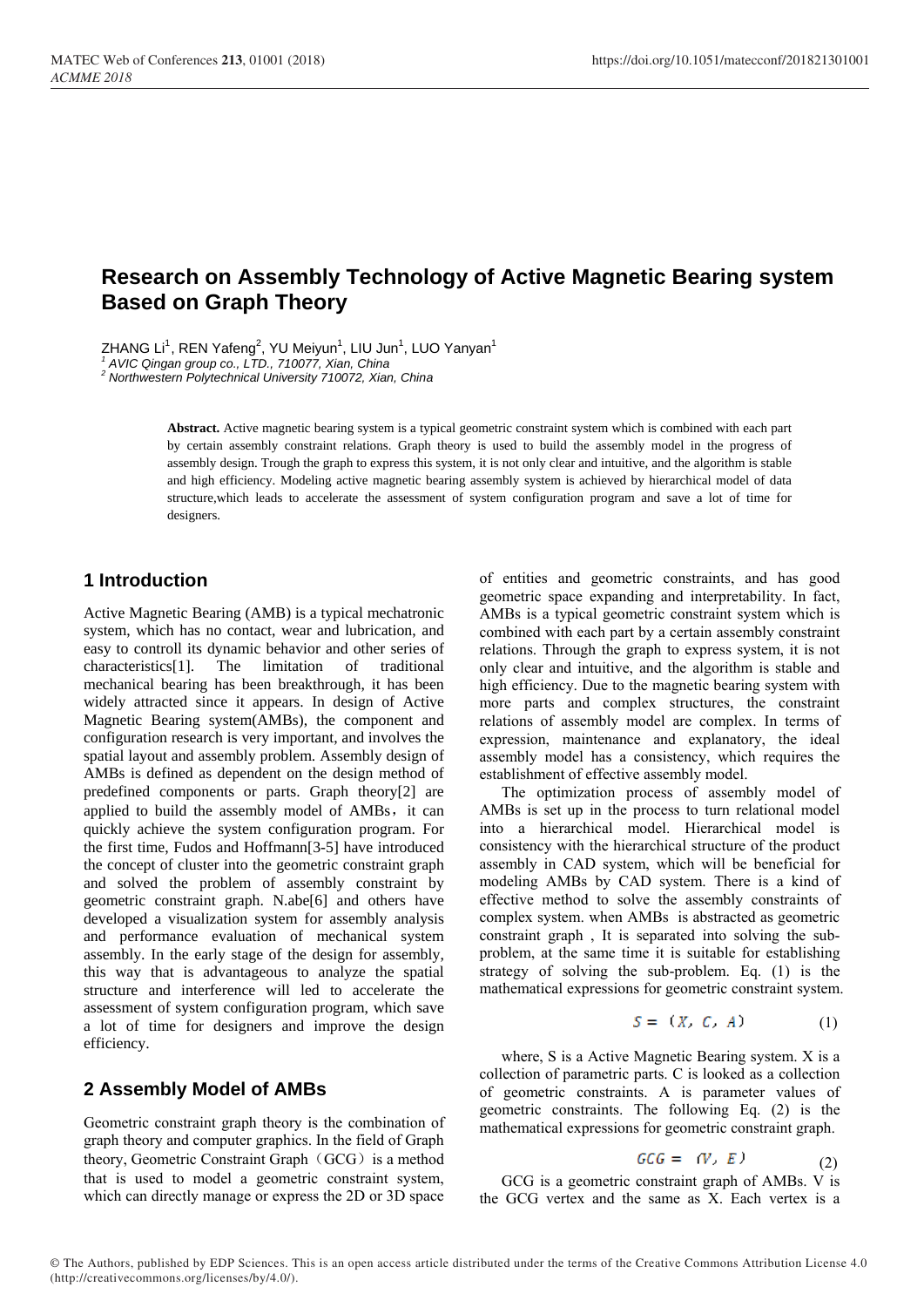geometric entity. E is the line of GCG, same as C. Each line represents a geometric constraint sets. The assembly model is analyzed by five freedom AMBs, as shown in figure 1.The system is mainly composed of radial magnetic bearing(RMB), thrust magnetic bearing(TMB), sensor, motor, and other key parts[7].



1 Platform 2 Motor 3 Coupling 4 Touch-down bearing 5 RMB 6 Sensor 7 TMB 8 rotor

**Figure 1.** Five degrees of freedom AMBs



**Figure 2.** relational model and decomposing process diagram of AMBs.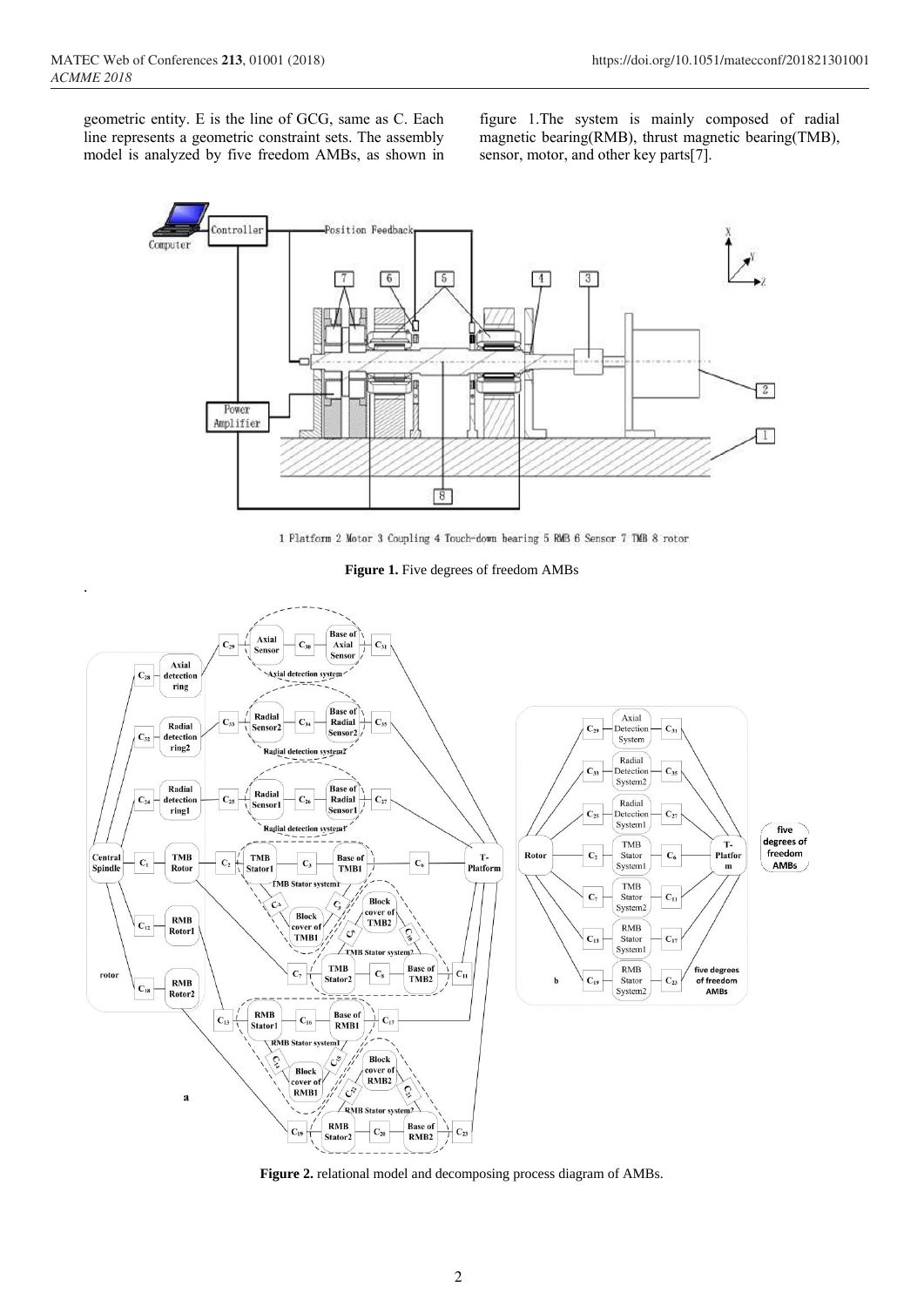Figure 2 is the relational model of five degrees of freedom AMBs. From figure 2a to figure 2c reflects the process of polymerization contraction between the assembly model. There are two kinds of nodes in the graph. Oval node represents component that contains modeling parameters, such as the stator or rotor , etc. Square node is the assembly constraint relations between components, for example C1 is an assembly constraint set between the central spindle and TMB rotor. The circle part that is dashed reflects a condensed and aggregated node called new node. It is the basic component of system structure. The component is an assembly unit to be achieved a certain function, which is a part or multiple parts.

In a new node, the distribution of constraints is changed and it results in the system assembly size to be reduced. It is called the decomposition process of geometric constraint system that separating from external constraints into the internal constraints. Specific speaking, C1, C12, C18, C24, C28 and C32 are converted into the rotor,s internal constraints. C3, C4 and C5 are converted into the internal constraints of TMB stator1. C8, C9 and C10 are converted into the internal constraints of TMB stator2. C14, C15 and C16 are converted into the internal constraints of RMB stator1.New node is replaced to form a new geometric constraint graph, it is a shown in the figure 2b. In the process of the second decomposition , the new graph can be integrated as a node, as shown in figure 2c.

From the decomposition process of relational model, hierarchical model of AMBs has be concluded. More importantly, the hierarchical model is used to model the assembly in CAD system, as shown in figure 3.This assembly model is divided into three layers. The first layer is the top level, which is as the general assembly. The second layer is seen as a sub- assembly. The last layer is the parts , which is the AMBs foundation.





## **3 Data Structure of AMBs**

In the assembly model of AMBs, the node is relatively independent assembly unit, such as sub-assembly or component. The node is regarded as an object to define properties. The result is data structure of AMBs that includes assembly constraint relations, hierarchical structure and material properties. The following is a data structure.

a. Assembly:

Name: the name of AMBs ID: the unique identification of AMBs Context: it contains all of Subassembly ID Pointer: it points to Subassembly

b. Subassembly:

Name: the name of Subassembly ID: the unique identification of Subassembly Context: it contains all of Component ID Pointer: it points to Component

c. Component: Name: the name of Component ID: the unique identification of Component Context: it contains all of Part ID Pointer: it points to Part

## d. Part:

Name: the name of Part ID: the unique identification of Part Parameter: the parameters of Part Material: the material property of Part

e. Constraint:

Name: the name of Constraint

Type: the type of Constraint

Assembly is the top node that reflects the general assembly of AMBs, which includes Name, ID, Context